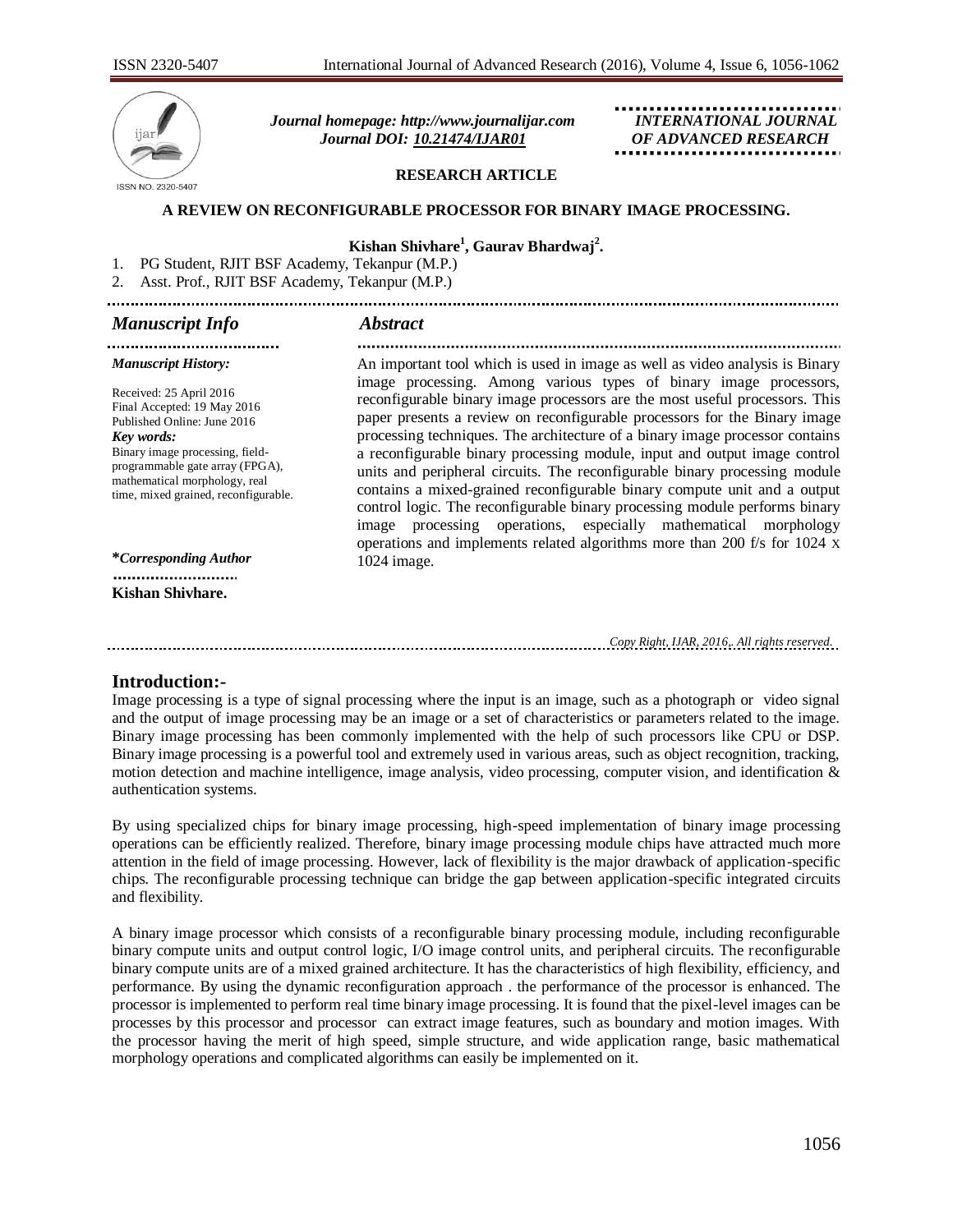## **Literature review:-**

Vision chip has attracted the attention of many researchers which provides properties such as compact size, high speed and low power consumption for performing parallel image processing. In today's life binary image processing system has been implemented using a processor such as CPU or DSP but these processors are inefficient and difficult for complex mathematical operation or algorithm of binary image processing. Therefore reconfigurable chips are used for binary image processing to achieve high speed implementation of binary image processing operations.

Application specific - chip (ASIP) and hardware have been proposed in various image processing application. To verify and enhanced fingerprint images this conventional chip with high resolution cellular logic processing array was developed and another application of a specific chip is motion detection using ModPod algorithm for simple operations. ASIPs are less flexible. Because of some problems, these chips are made up of analog circuit, and some are made of an analog part or digital part, while implementing analog part the results shows the low robustness, accuracy, small area and low power consumptions.

The general purpose processor chips are of digital processor array architecture, in which each processor handles one pixel only. The chip size totally depends on the size of the image. Therefore to design a chip with high speed, high performance and small size, a reconfigurable processor has been introduced for binary image processing using morphological operations.

## **Architecture:-**

The processor we are currently using for binary image processing has been designed for applications in image or video processing, computer vision, machine intelligence, identification and authentication systems. These types of systems must contain a processor with high flexibility and high performance for wide applications; therefore, the processor design is focused mainly on high flexibility and speed. Some of the conventional works are designed for specific applications and some have large areas and high power consumption with many other disadvantages. Then, a reconfigurable binary processing module with high speed and simple structure is implemented in this task for wide use and consuming fewer resources provided.



**Fig. 1:-** Architecture of the binary image processor.

The architecture of the proposed processor is shown in Fig. 1. It is showing the core of the processor is a reconfigurable binary processing module containing of binary compute units and output control logic. The processor also contains two bus interfaces, the I/O control logic units, the process control unit, and a configuration register group.

#### **Reconfigurable binary processing module:-**

The basic block diagram of the reconfigurable binary processing module (RBPM) is shown in Fig. 2. It can be divided into 2 parts. The first part is the output control logic, This selects the output from all the binary compute unit outputs with respect to the given parameters and converts the series data of 1-b binary images into parallel data.

Its second part contains many binary compute units which performs binary logic and binary image operations at a high speed. The operations in the individual binary compute units realize the binary image algorithms and the connection technique of these units. These units can execute binary image operations in a pipelined or parallel manner.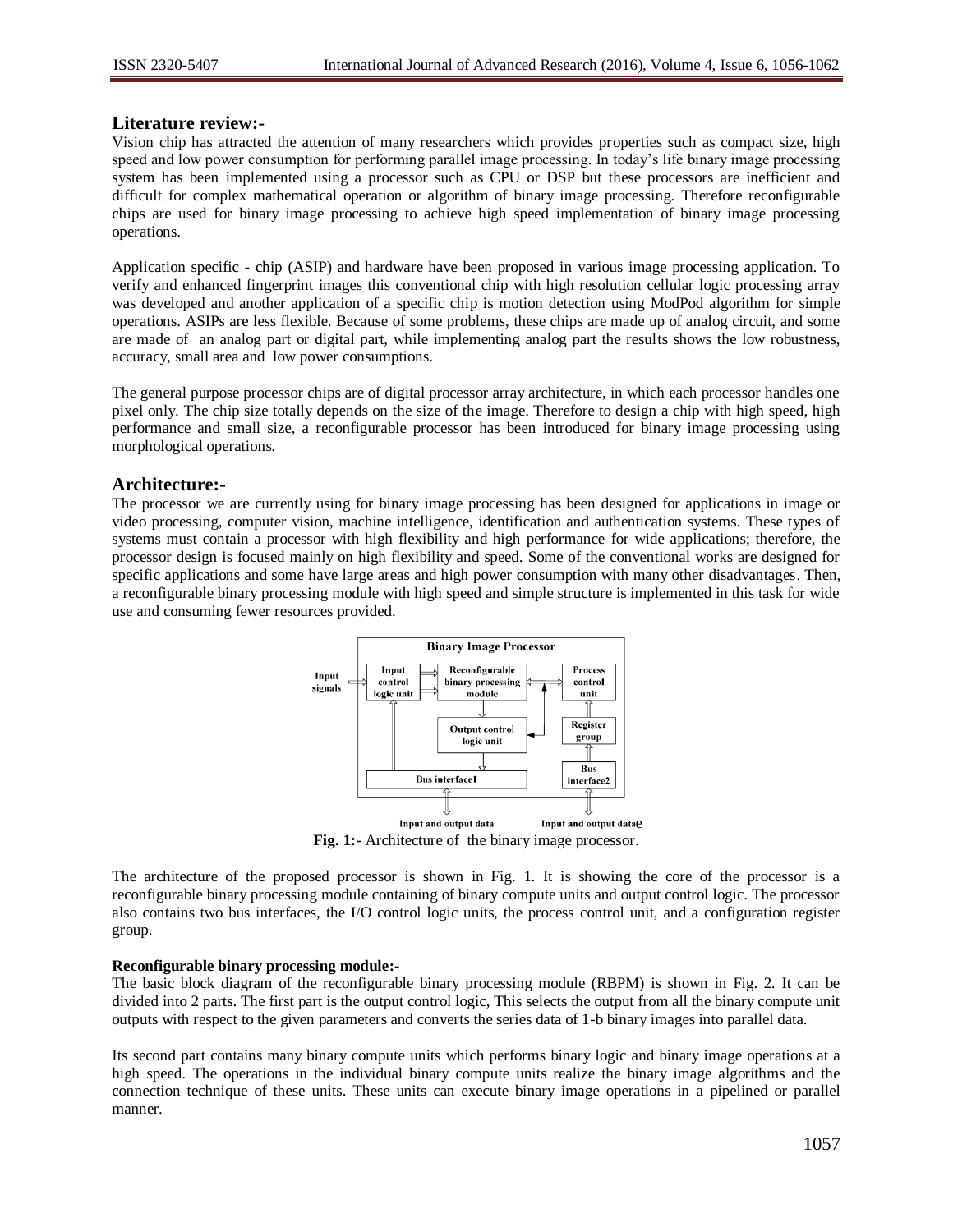

**Fig. 2:-** Diagram of a reconfigurable binary processing module.



**Fig.3:-** Some examples of the reconfigurable binary processing module in pipelined manners.

The operation executed in a binary compute unit is operated by configurable registers, includes parameters of logic operation, image resolution, mask sizes, input and output selection, and auxiliary parameters.

Fig. 3 shows the reconfigurable working binary processing module with eight binary compute unit.. In Fig. 3(a), the RBPM is reconfigured to an eight-stage pipelined architecture. In Fig. 3(b), the RBPM is reconfigured to two fourstage pipelined architectures such that the two images can be processed simultaneously at a time. In Fig.  $3(c)$ –(e), the RBPM are reconfigured in parallel structure. In Fig. 3(c), eight images undergo the same image processing operation in the same number of binary compute units, respectively. In Fig. 3(d), the same operation is performed on eight different parts of that image. In Fig. 3(e), eight different operations are performed on eight parts of an image. The reconfigurable architecture provides higher hardware utilization as compared to the pipelined architecture. For example, if one image just needs one operation, the pipelined architecture shown in Fig. 3(a) gives rise to low hardware utilization and it has less efficiency. The parallel architecture reconfigured, as shown in Fig. 3(d) can increase hardware utilization, and the process time is 1/8 that of the pipelined architecture, as shown in Fig. 3(a).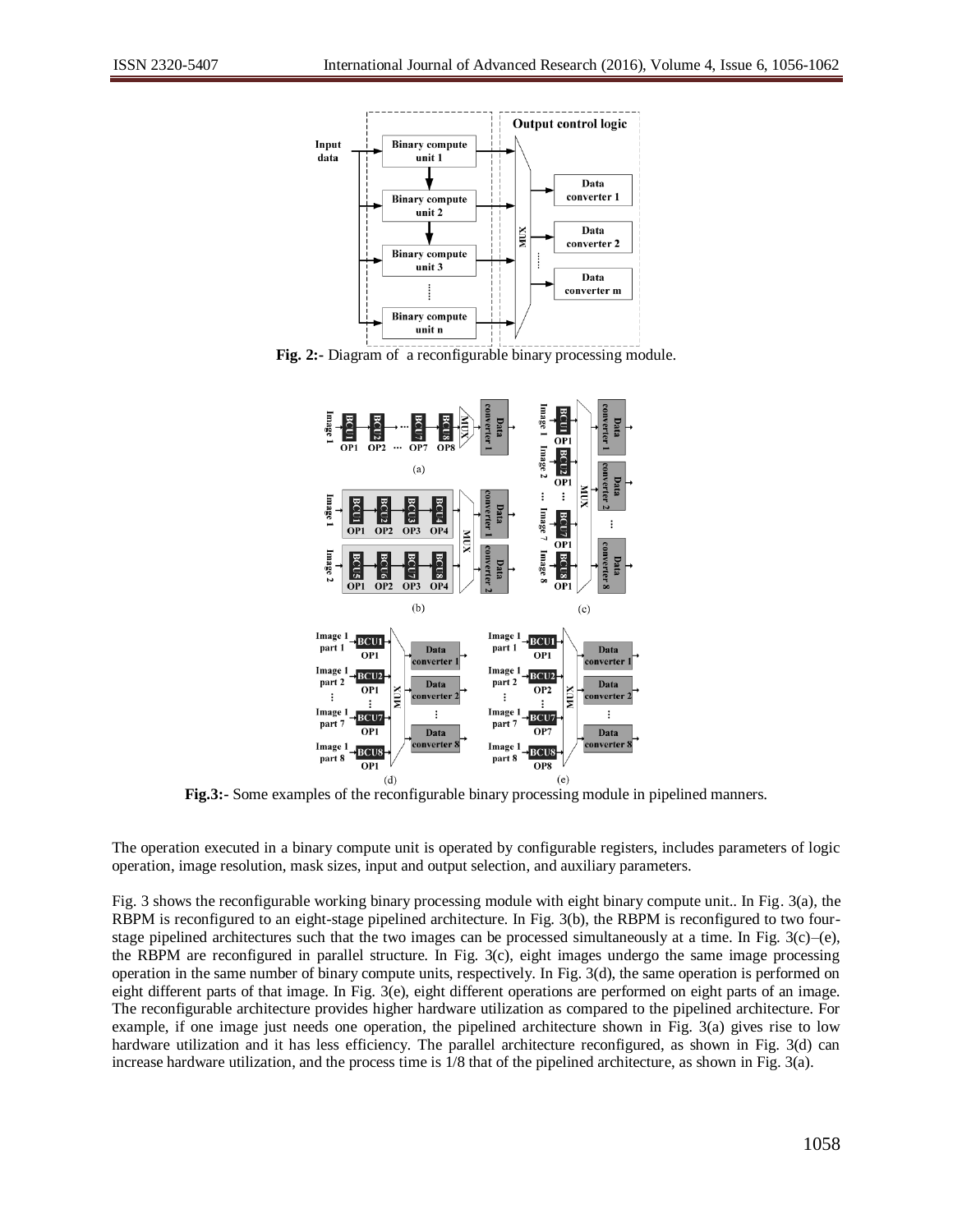

**Fig. 4:-** (a) Architecture of the binary compute unit. (b) Architecture of the binary compute element.

The architecture of the binary compute unit and binary compute element is shown in Fig. 4. Each binary compute unit which contains two binary compute elements and one set of operation elements, can perform logic, reduction and median filtering. The binary compute unit has a mixed grained architecture which has high flexibility, efficiency, and performance, and short reconfiguration time. Usually, two types of granularity are distinguished: fine-grained corresponds to the bit-level manipulation of data, and coarse-grained, this corresponds to the word level. The fine-grained architecture has high flexibility, and the coarse-grained architecture has less reconfiguration parameters and high efficiency. The mixed-grained architecture has more flexibility and efficiency than the coarsegrained architecture, and has fewer reconfiguration parameters than the fine-grained architecture. The comparison of the fine-grained, coarse-grained, and mixed grained architectures of one binary compute unit is listed in Table I.

|                                   |  | Fine-grained | Coarse-grained | Mixed-grained |
|-----------------------------------|--|--------------|----------------|---------------|
| Hardware resource (ALUTs)         |  | 641          | 734            | 641           |
| Flexibility                       |  | High         | Low            | Medium        |
| Reconfiguration parameters (bits) |  | 264          | 54             | <sup>16</sup> |

**Table I:-** Comparison of Fine-, Coarse-, and Mixed-grained architecture.

The set operation element can perform binary set operations, such as union, intersection, complement, subtraction, addition, and straight-through output. The two sets of multiplexers transmit the inputs of the set operation element and the outputs of the binary compute unit respectively, which makes the unit architecture more flexible. The inputs which transmitted to the set operation element through the multiplexers can be the operation results of the binary logic elements, the reduction result, and the median filtering result. The outputs of the binary compute unit which transmitted through multiplexers can be the original input of the binary compute unit and the results of operation of the binary logic elements, the reduction, the median filtering, and of the set operation element. The set element has a fine-grained architecture. The operands of the set element are 1 b; therefore, the set element has a 1-blogic block and shows high flexibility and efficiency.

The detailed architecture of the binary compute element is shown in Fig. 4(b). The binary compute element contains of two input control multiplexers, n binary logic elements, a binary reduction element, and a binary median filter. The input data is selected by multiplexer for the binary logic element from the line memories, the SDRAM, and the parameters in the register group. Line memories are needed to buffer image signals when a video image is processed before they become input to binary logic elements. When the block size of the image to be processed is nxn, n-1 line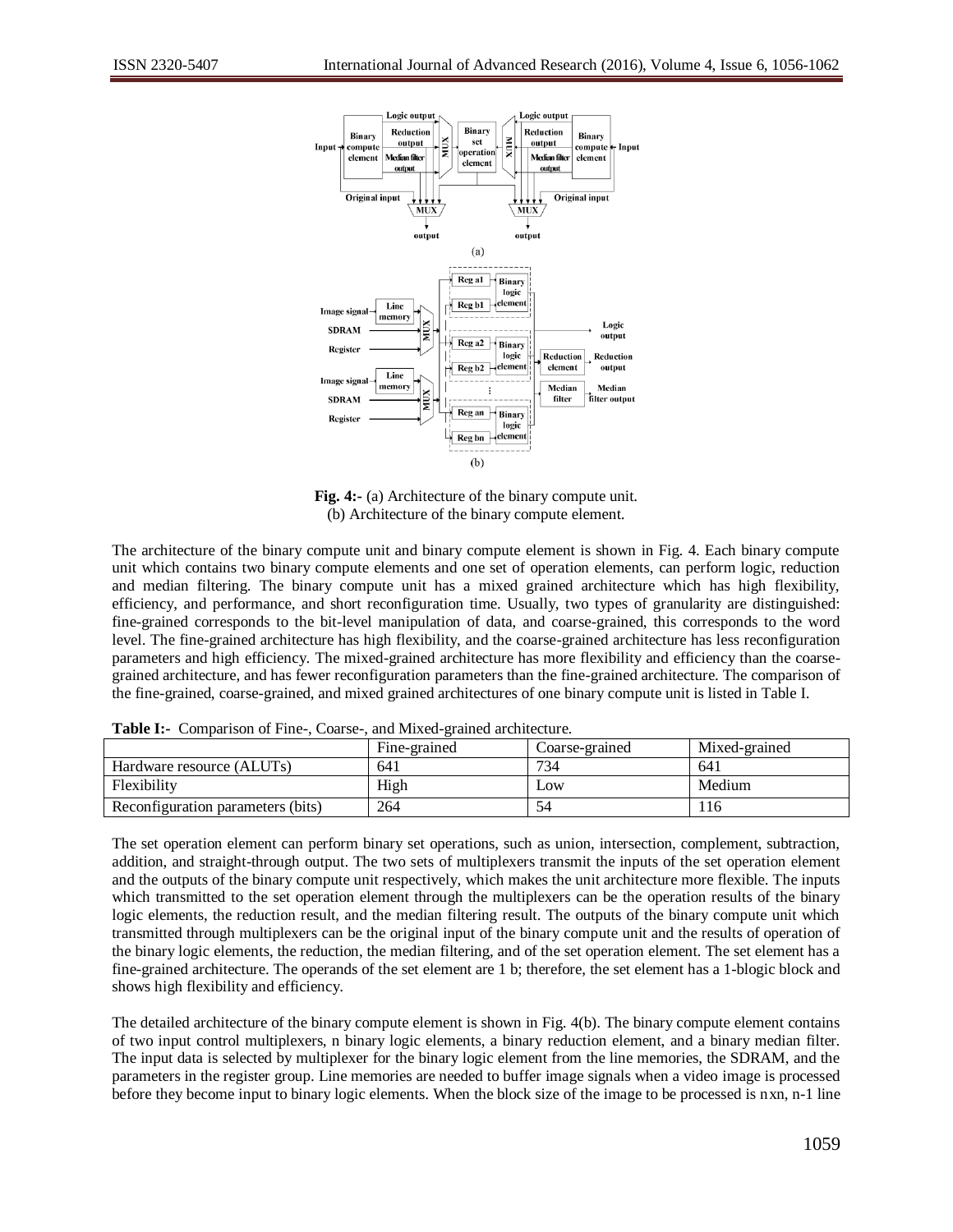memories with a depth equal to the image width are needed to buffer the image signals. The parameters in the register group or SDRAM selects the input data when images other than videos are processed. The binary logic element can perform AND, OR, NOT, NAND, NOR, XOR, XNOR operations and straight-through output. The reduction element performs operations such as reduction AND, reduction OR, reduction NAND, reduction NOR, reduction XOR, reduction XNOR, and straight through output. The set element performs operations such as union, intersection, complement, subtraction, and XOR. The binary logic elements results, the reduction element result, and the binary median filter results are synchronized and give output via multiplexers to the next binary compute unit. The binary compute element has a coarse-grained architecture featured by high performance and short reconfigurable time. The binary compute unit has the characteristic of programmability and configurability since the programmable logic is applied in the design of the binary logic element, reduction element and binary median filter in the binary compute element, the set element, and the multiplexers. In sum, the binary compute unit is appropriate for binary image processing due to its high performance, flexibility, and short configuration time.

#### **Input and output control logic units:-**

Before being input to the reconfigurable binary processing module, image signals need to be synchronized by the input control logic unit because one-to-one matching is needed between the pixels in different images. The inputs from video images, SDRAM, and registers are selected and synchronized by the input control logic unit to the synchronization circuit.



**Fig. 5:-** Block diagram of the input control logic unit.

Fig.5 shows the block diagram of the input control logic unit. The unit contains four data converters and a synchronization circuit. Data converters 1 and 2 convert 1-b image signals into 32-b parallel data of same format as the data from SDRAM and registers. Converters 3 and 4 convert the parallel data into 1-b image signals, which are then synchronized by the synchronization circuit. Two down sampling circuits are added to increase the processing rate, down-sample image signals before they are processed by the data converters 1 and 2. The output control logic unit writes the selected parallel image data from the reconfigurable binary processing module into SDRAM through the bus interface 1.

#### **Process Control Unit and Configuration Register Group:-**

The configuration information in the configuration registers is read by process control unit. The input and output control logic units and bus interfaces are controlled by this unit during data access. It also controls the operation process of the reconfigurable binary processing module. After the processed image data is written to SDRAM, the process control unit transmits interrupt requests to complete the interaction of the processor with external systems.

The configuration register group is an extremely important part in the proposed processor. It has control parameters, reconfiguration information, operation parameters, and interaction information. An external CPU writes in most of the registers in the configuration register group via the system bus, and the rest are written by the internal modules in the proposed processor.

## **Morphological operations:-**

A powerful tool for image processing and analysis in a wide range of applications is mathematical morphology also used for shape recognition, image processing, video processing, document authentication, and computer vision.

Two basic binary morphological operations are dilation and erosion. Either of the two operations has two operands: the input signal, which is usually an image, and the structuring element characterized by its shape, size, and center location. The other binary morphological operations such as opening, closing, and hit-and-miss operation are based on various combinations of the two basic operations, dilation, and erosion.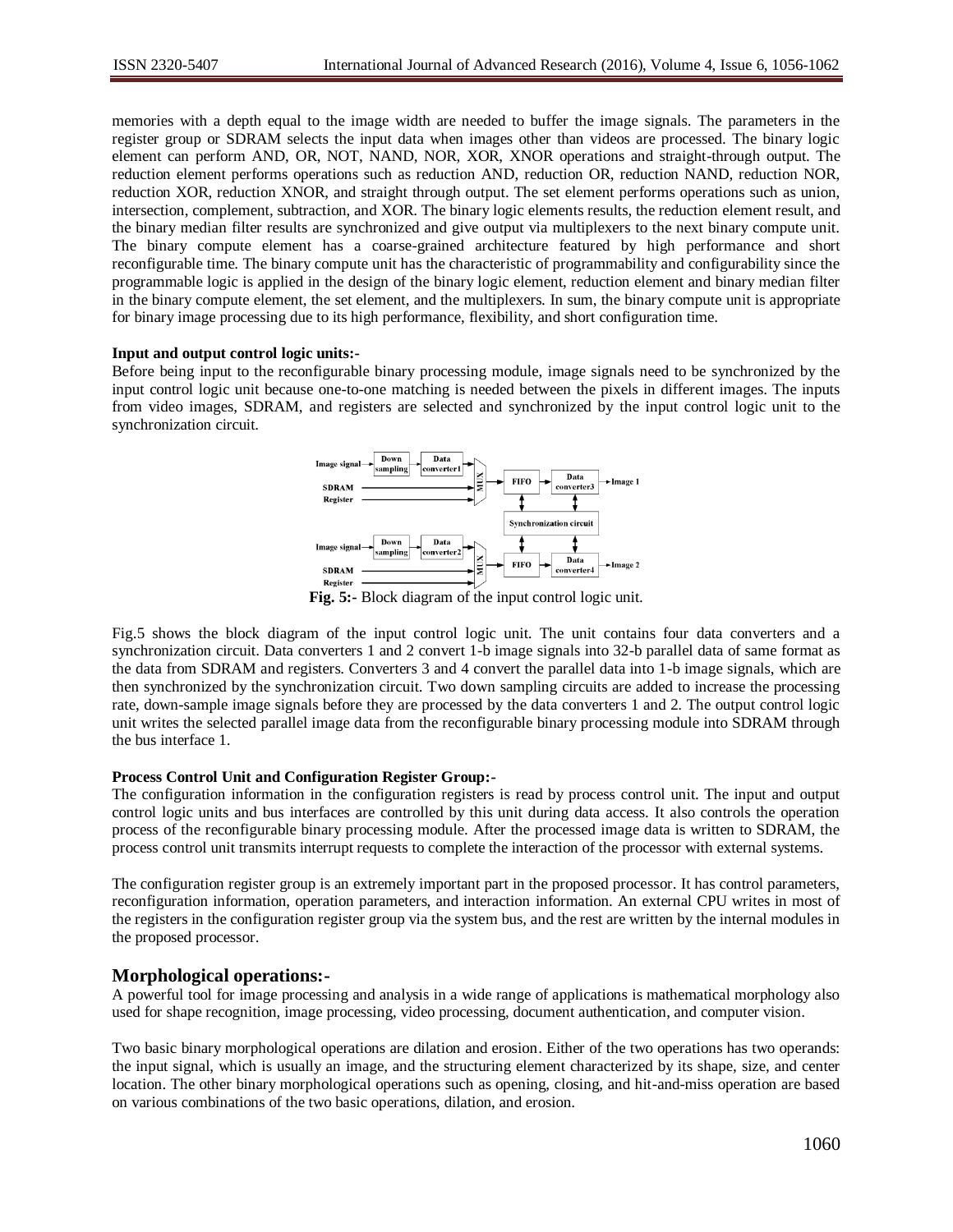#### **Dilation:-**

It generally enlarges the boundaries of regions of foreground pixels (i.e. white pixels, typically) by one pixel. Therefore the areas of foreground pixels grow in size and holes within those regions get smaller.

In other words, for each background (input) pixel, overlap the structuring element with the input image. If at least one pixel in the structuring element coincides with a foreground pixel in the image underneath, then the input pixel is set to the foreground value. If all the corresponding pixels in the image are background however, the input pixel is left at the background value.

The dilation of X by the structuring element K is defined by:

# $X \bigoplus K = \{ x \mid (K^{\wedge}) x \cap X \mid \neq \emptyset \}$



**Fig. 10:-** Binary image processing results. (a) Input image. (b) Structuring element. (c) Dilation. (d) Erosion. (e) Opening. (f) Closing.

## **Erosion:-**

The eroding away of boundaries of regions of foreground (i.e. white pixels typically) is a basic effect of the operator on a binary image. Hence, shrink areas of foreground pixels in size and holes within those areas become larger.

That is, for each foreground (input) pixel, superimpose the structuring element with the input image. The input pixel is left as it is when it is the foreground pixel in the structuring element. If any of the corresponding pixels in the image are background however, the input pixel is also set to background value.

The erosion of the binary image X by the structuring element K is defined by:

 $X\Theta = \{x \mid (K)_x \subseteq X\}$ 

Where  $K_x$  is the translation of K by the vector x.

## **Opening:-**

Erosion is followed by a dilation using the same structuring element for both operations.

Simply grey level opening consists of grey-level erosion followed by grey-level dilation. The opening of X by K is obtained by the erosion of X by K, followed by dilation of the resulting image by B:

## $X \circ K = X \odot K \oplus K$